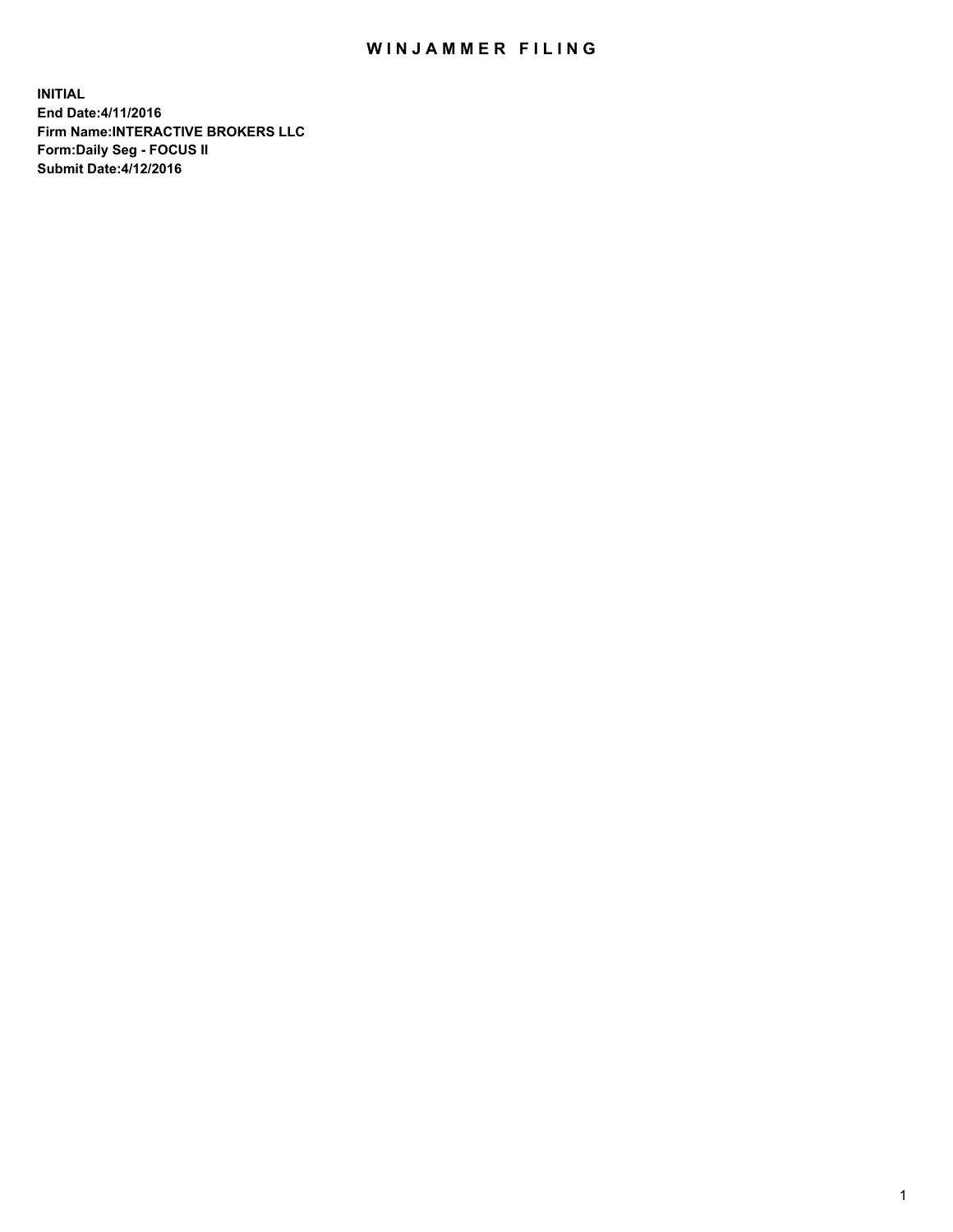## **INITIAL End Date:4/11/2016 Firm Name:INTERACTIVE BROKERS LLC Form:Daily Seg - FOCUS II Submit Date:4/12/2016 Daily Segregation - Cover Page**

| Name of Company<br><b>Contact Name</b><br><b>Contact Phone Number</b><br><b>Contact Email Address</b>                                                                                                                                                                                                                          | <b>INTERACTIVE BROKERS LLC</b><br><b>Alex Parker</b><br>203-618-7738<br>aparker@interactivebrokers.com |
|--------------------------------------------------------------------------------------------------------------------------------------------------------------------------------------------------------------------------------------------------------------------------------------------------------------------------------|--------------------------------------------------------------------------------------------------------|
| FCM's Customer Segregated Funds Residual Interest Target (choose one):<br>a. Minimum dollar amount: ; or<br>b. Minimum percentage of customer segregated funds required:%; or<br>c. Dollar amount range between: and; or<br>d. Percentage range of customer segregated funds required between:% and%.                          | <u>0</u><br>155,000,000 245,000,000<br><u>00</u>                                                       |
| FCM's Customer Secured Amount Funds Residual Interest Target (choose one):<br>a. Minimum dollar amount: ; or<br>b. Minimum percentage of customer secured funds required:%; or<br>c. Dollar amount range between: and; or<br>d. Percentage range of customer secured funds required between:% and%.                            | <u>0</u><br>80,000,000 120,000,000<br><u>00</u>                                                        |
| FCM's Cleared Swaps Customer Collateral Residual Interest Target (choose one):<br>a. Minimum dollar amount: ; or<br>b. Minimum percentage of cleared swaps customer collateral required:% ; or<br>c. Dollar amount range between: and; or<br>d. Percentage range of cleared swaps customer collateral required between:% and%. | <u>0</u><br>0 <sub>0</sub><br>0 <sub>0</sub>                                                           |

Attach supporting documents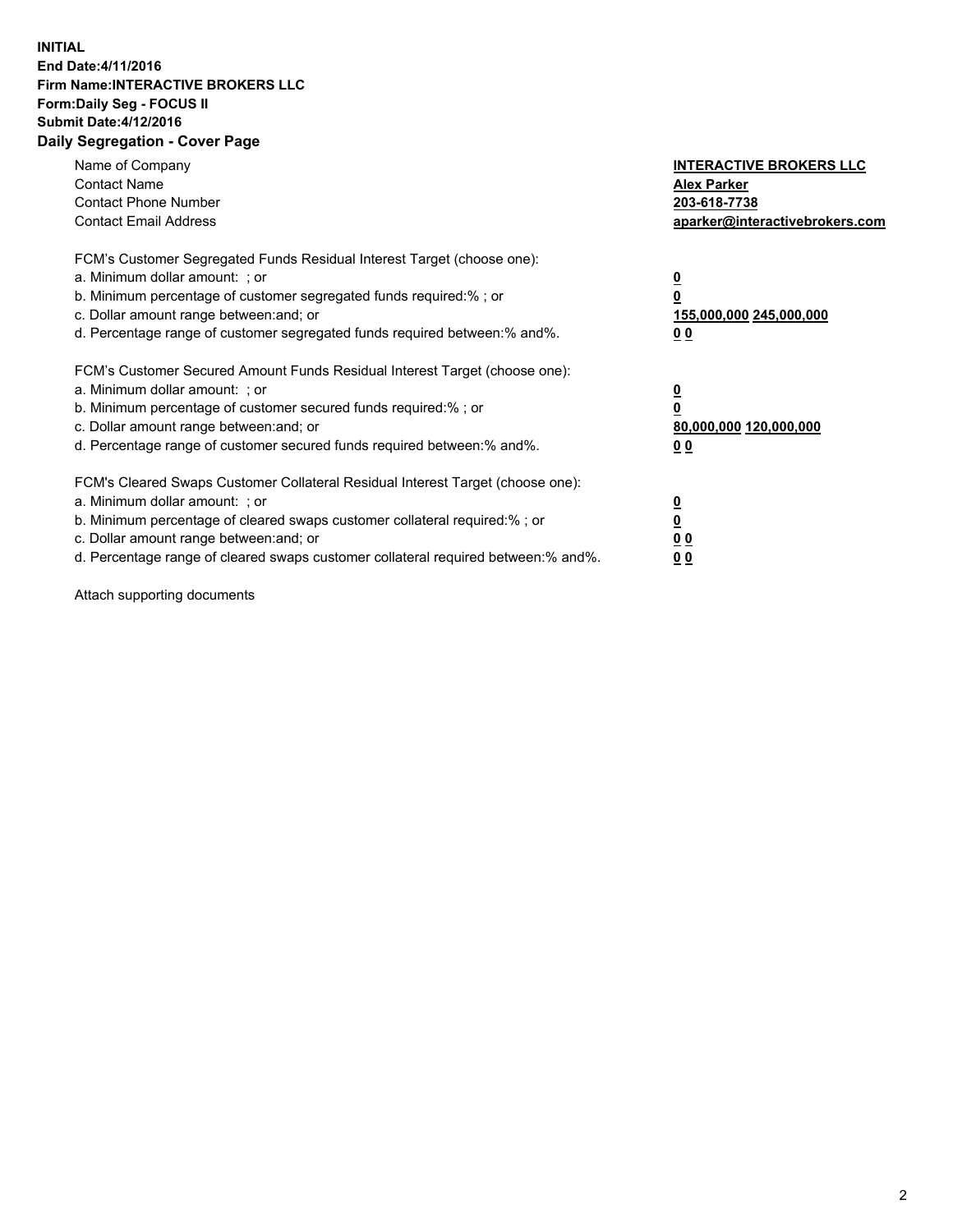## **INITIAL End Date:4/11/2016 Firm Name:INTERACTIVE BROKERS LLC Form:Daily Seg - FOCUS II Submit Date:4/12/2016 Daily Segregation - Secured Amounts**

|                | Daily Jegregation - Jeculed Aniounts                                                        |                                   |
|----------------|---------------------------------------------------------------------------------------------|-----------------------------------|
|                | Foreign Futures and Foreign Options Secured Amounts                                         |                                   |
|                | Amount required to be set aside pursuant to law, rule or regulation of a foreign            | $0$ [7305]                        |
|                | government or a rule of a self-regulatory organization authorized thereunder                |                                   |
| 1.             | Net ledger balance - Foreign Futures and Foreign Option Trading - All Customers             |                                   |
|                | A. Cash                                                                                     | 286,719,175 [7315]                |
|                | B. Securities (at market)                                                                   | $0$ [7317]                        |
| 2.             | Net unrealized profit (loss) in open futures contracts traded on a foreign board of trade   | 511,405 [7325]                    |
| 3.             | Exchange traded options                                                                     |                                   |
|                | a. Market value of open option contracts purchased on a foreign board of trade              | 37,332 [7335]                     |
|                | b. Market value of open contracts granted (sold) on a foreign board of trade                | -103,902 <sup>[7337]</sup>        |
| 4.             | Net equity (deficit) (add lines 1. 2. and 3.)                                               | 287,164,010 [7345]                |
| 5.             | Account liquidating to a deficit and account with a debit balances - gross amount           | 972,924 [7351]                    |
|                | Less: amount offset by customer owned securities                                            | 0 [7352] 972,924 [7354]           |
| 6.             | Amount required to be set aside as the secured amount - Net Liquidating Equity              | 288,136,934 [7355]                |
|                | Method (add lines 4 and 5)                                                                  |                                   |
| 7.             | Greater of amount required to be set aside pursuant to foreign jurisdiction (above) or line | 288,136,934 [7360]                |
|                | 6.                                                                                          |                                   |
|                | FUNDS DEPOSITED IN SEPARATE REGULATION 30.7 ACCOUNTS                                        |                                   |
| $\mathbf{1}$ . | Cash in banks                                                                               |                                   |
|                | A. Banks located in the United States                                                       | $0$ [7500]                        |
|                | B. Other banks qualified under Regulation 30.7                                              | 0 [7520] 0 [7530]                 |
| 2.             | Securities                                                                                  |                                   |
|                | A. In safekeeping with banks located in the United States                                   | 352,652,164 [7540]                |
|                | B. In safekeeping with other banks qualified under Regulation 30.7                          | 0 [7560] 352,652,164 [7570]       |
| 3.             | Equities with registered futures commission merchants                                       |                                   |
|                | A. Cash                                                                                     | $0$ [7580]                        |
|                | <b>B.</b> Securities                                                                        | $0$ [7590]                        |
|                | C. Unrealized gain (loss) on open futures contracts                                         | $0$ [7600]                        |
|                | D. Value of long option contracts                                                           | $0$ [7610]                        |
|                | E. Value of short option contracts                                                          | 0 [7615] 0 [7620]                 |
| 4.             | Amounts held by clearing organizations of foreign boards of trade                           |                                   |
|                | A. Cash                                                                                     | $0$ [7640]                        |
|                | <b>B.</b> Securities                                                                        | $0$ [7650]                        |
|                | C. Amount due to (from) clearing organization - daily variation                             | $0$ [7660]                        |
|                | D. Value of long option contracts                                                           | $0$ [7670]                        |
|                | E. Value of short option contracts                                                          | 0 [7675] 0 [7680]                 |
| 5.             | Amounts held by members of foreign boards of trade                                          |                                   |
|                | A. Cash                                                                                     | 63,080,100 [7700]                 |
|                | <b>B.</b> Securities                                                                        | $0$ [7710]                        |
|                | C. Unrealized gain (loss) on open futures contracts                                         | -509,034 [7720]                   |
|                | D. Value of long option contracts                                                           | 37,332 [7730]                     |
|                | E. Value of short option contracts                                                          | -103,899 [7735] 62,504,499 [7740] |
| 6.             | Amounts with other depositories designated by a foreign board of trade                      | $0$ [7760]                        |
| 7.             | Segregated funds on hand                                                                    | $0$ [7765]                        |
| 8.             | Total funds in separate section 30.7 accounts                                               | 415,156,663 [7770]                |
| 9.             | Excess (deficiency) Set Aside for Secured Amount (subtract line 7 Secured Statement         | 127,019,729 [7380]                |
|                | Page 1 from Line 8)                                                                         |                                   |
| 10.            | Management Target Amount for Excess funds in separate section 30.7 accounts                 | 80,000,000 [7780]                 |
| 11.            | Excess (deficiency) funds in separate 30.7 accounts over (under) Management Target          | 47,019,729 [7785]                 |
|                |                                                                                             |                                   |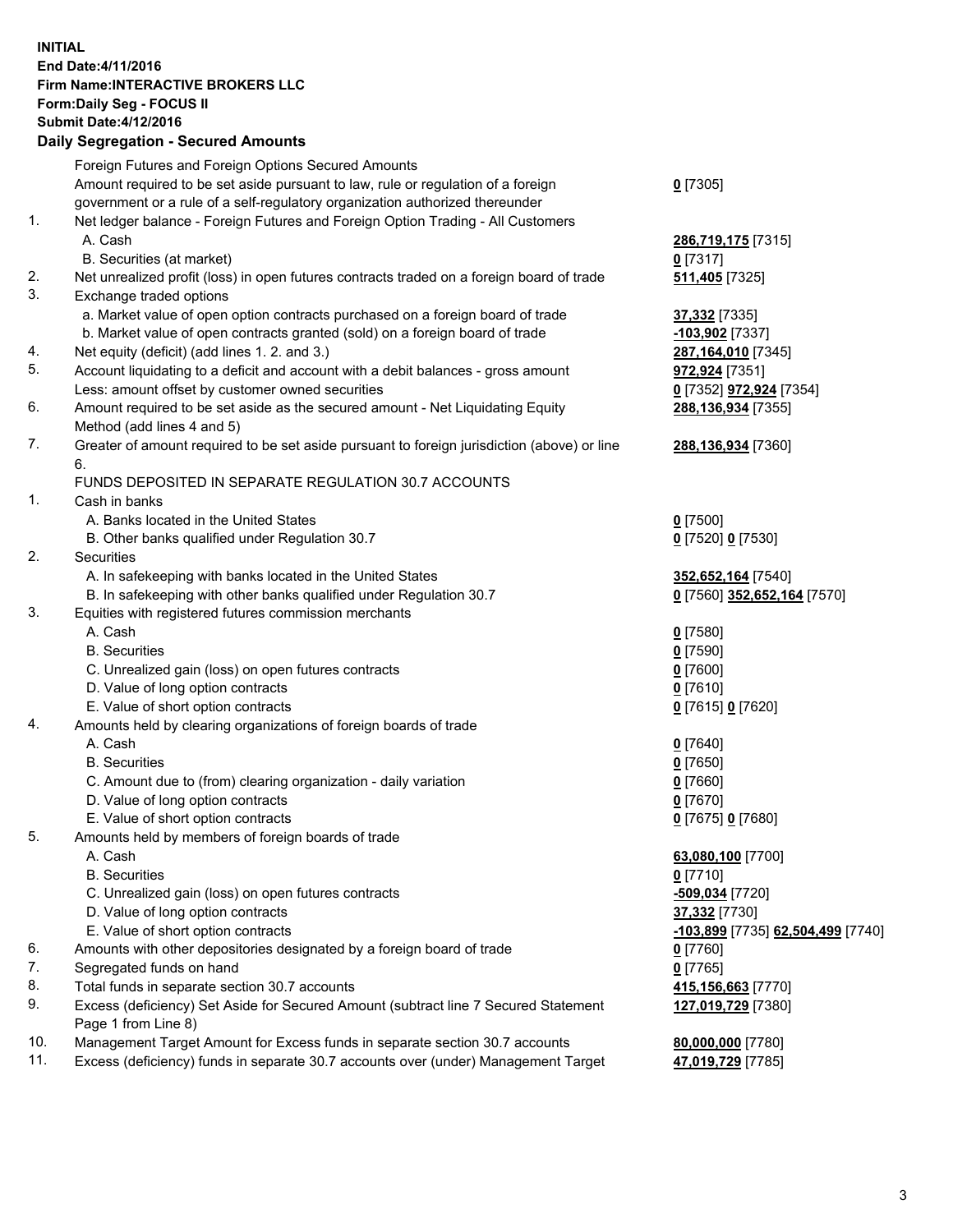**INITIAL End Date:4/11/2016 Firm Name:INTERACTIVE BROKERS LLC Form:Daily Seg - FOCUS II Submit Date:4/12/2016 Daily Segregation - Segregation Statement** SEGREGATION REQUIREMENTS(Section 4d(2) of the CEAct) 1. Net ledger balance A. Cash **2,722,548,256** [7010] B. Securities (at market) **0** [7020] 2. Net unrealized profit (loss) in open futures contracts traded on a contract market **-28,908,564** [7030] 3. Exchange traded options A. Add market value of open option contracts purchased on a contract market **120,315,008** [7032] B. Deduct market value of open option contracts granted (sold) on a contract market **-183,661,034** [7033] 4. Net equity (deficit) (add lines 1, 2 and 3) **2,630,293,666** [7040] 5. Accounts liquidating to a deficit and accounts with debit balances - gross amount **77,021** [7045] Less: amount offset by customer securities **0** [7047] **77,021** [7050] 6. Amount required to be segregated (add lines 4 and 5) **2,630,370,687** [7060] FUNDS IN SEGREGATED ACCOUNTS 7. Deposited in segregated funds bank accounts A. Cash **186,875,476** [7070] B. Securities representing investments of customers' funds (at market) **1,498,879,578** [7080] C. Securities held for particular customers or option customers in lieu of cash (at market) **0** [7090] 8. Margins on deposit with derivatives clearing organizations of contract markets A. Cash **117,302,117** [7100] B. Securities representing investments of customers' funds (at market) **974,976,764** [7110] C. Securities held for particular customers or option customers in lieu of cash (at market) **0** [7120] 9. Net settlement from (to) derivatives clearing organizations of contract markets **20,041,454** [7130] 10. Exchange traded options A. Value of open long option contracts **120,287,800** [7132] B. Value of open short option contracts **-183,633,857** [7133] 11. Net equities with other FCMs A. Net liquidating equity **0** [7140] B. Securities representing investments of customers' funds (at market) **0** [7160] C. Securities held for particular customers or option customers in lieu of cash (at market) **0** [7170] 12. Segregated funds on hand **0** [7150] 13. Total amount in segregation (add lines 7 through 12) **2,734,729,332** [7180] 14. Excess (deficiency) funds in segregation (subtract line 6 from line 13) **104,358,645** [7190] 15. Management Target Amount for Excess funds in segregation **155,000,000** [7194] 16. Excess (deficiency) funds in segregation over (under) Management Target Amount Excess **-50,641,355** [7198]